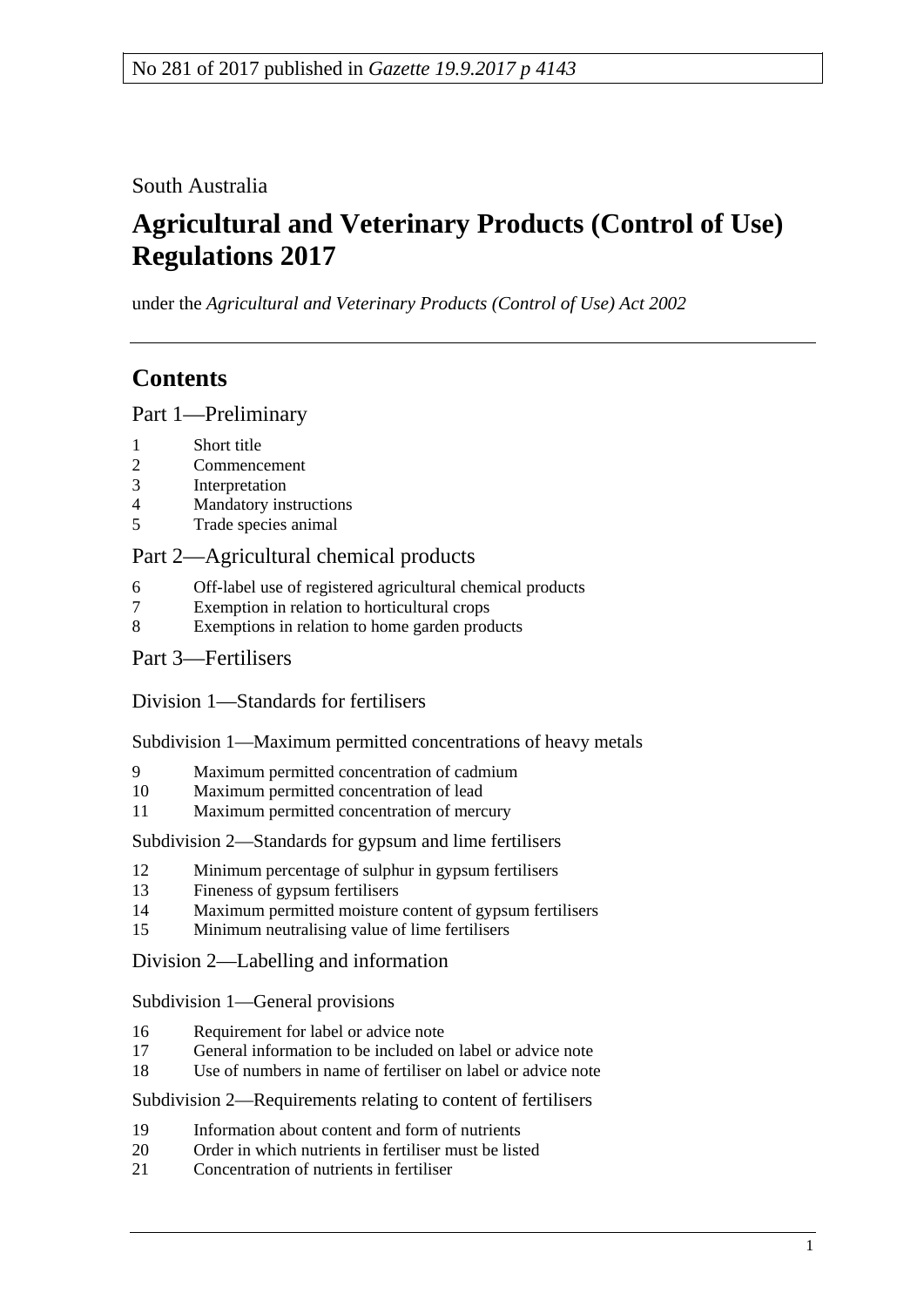- 22 [Information about micro-nutrients added during manufacture](#page-9-0)
- 23 [Information about fineness of elemental sulphur](#page-9-1)
- 24 [Information about fineness of rock phosphate](#page-9-2)
- 25 [Information and warnings about gypsum fertilisers](#page-9-3)
- 26 [Additional information about lime fertilisers](#page-10-0)
- 27 [Information about biuret content of fertilisers containing urea](#page-10-1)
- 28 [Information and warnings about biuret content of fertilisers](#page-10-2)
- 29 [Information and warnings about heavy metals in fertilisers](#page-10-3)

#### Part [4—Veterinary products](#page-11-0)

- 30 [Prescribed substances](#page-11-1)
- 31 [Related species of animals](#page-12-0)
- 32 [Off-label use of registered veterinary chemical products](#page-12-1)
- 33 [Records to be kept by veterinary surgeons](#page-13-0)

### Part [5—Miscellaneous](#page-14-0)

- 34 Restrictions on use [of certain agricultural products or veterinary products](#page-14-1)
- 35 [Products prohibited for use in treating food-producing animals](#page-15-0)
- 36 [Confidentiality](#page-15-1)
- 37 [Variation or revocation of notices](#page-16-0)

Schedule [1—Substances prescribed for purposes of sections 11 and 12 of Act](#page-16-1)

Schedule [2—Restricted agricultural products \(regulation](#page-16-2) 34(2))

Schedule [3—Products prohibited for use in treating food-producing animals](#page-17-0)

Schedule [4—Revocation and transitional provisions](#page-17-1)

# Part 1—Revocation of *Agricultural and Veterinary Products (Control of Use) Regulations 2004*

1 Revocation of *[Agricultural and Veterinary Products \(Control of Use\) Regulations 2004](#page-17-2)*

### Part 2—Transitional provisions

- 2 [Interpretation](#page-17-3)
- 3 [Continuation of approvals of quality assurance schemes for specified horticultural crops](#page-17-4)
- 4 [Continuation of declarations restricting use of certain agricultural products or veterinary](#page-17-5)  [products](#page-17-5)

# <span id="page-1-0"></span>**Part 1—Preliminary**

### <span id="page-1-1"></span>**1—Short title**

These regulations may be cited as the *Agricultural and Veterinary Products (Control of Use) Regulations 2017*.

### <span id="page-1-2"></span>**2—Commencement**

These regulations will come into operation 4 months after the day on which they are made (see *[Subordinate Legislation Act](http://www.legislation.sa.gov.au/index.aspx?action=legref&type=act&legtitle=Subordinate%20Legislation%20Act%201978) 1978* section 10AA).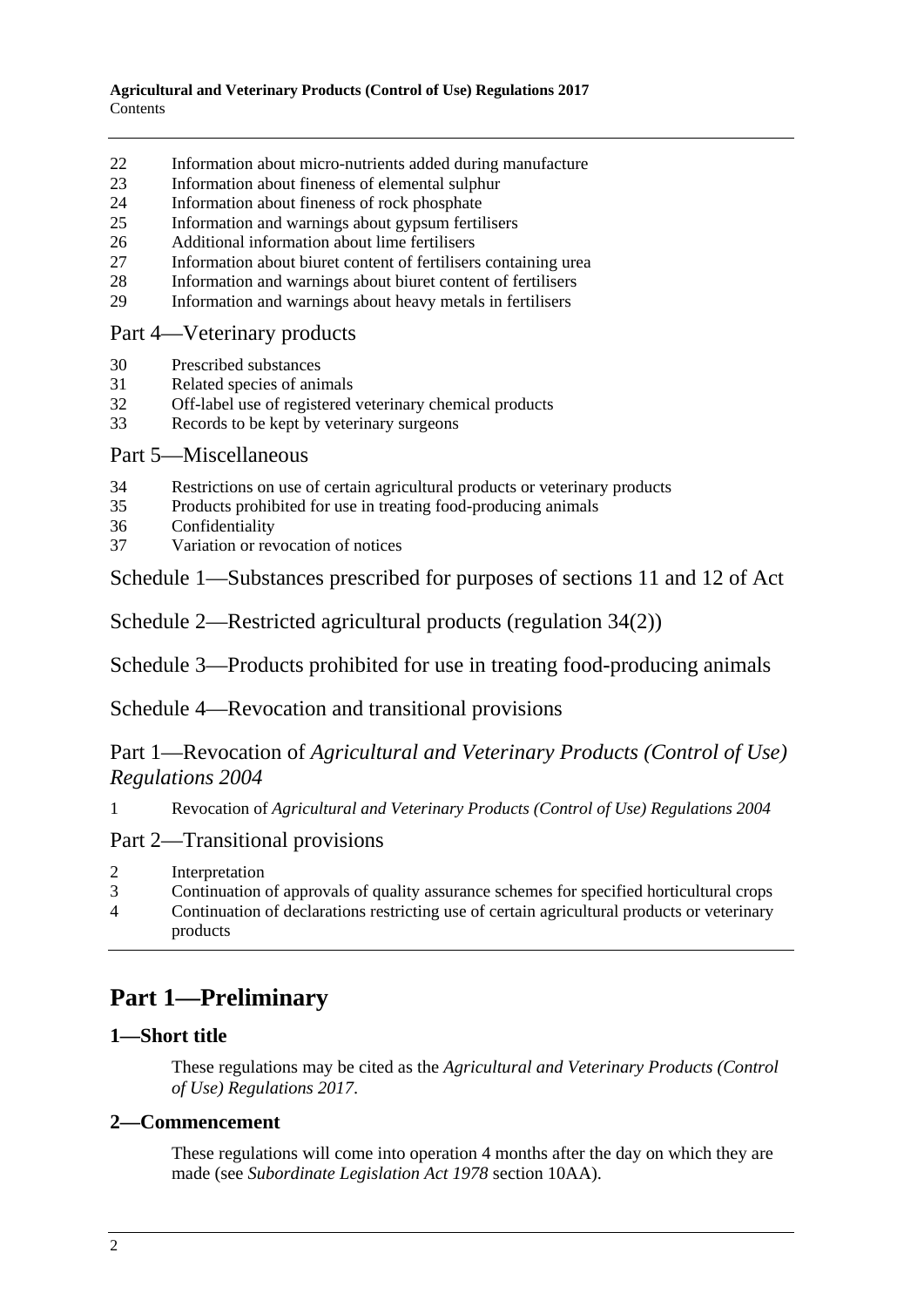## <span id="page-2-0"></span>**3—Interpretation**

(1) In these regulations, unless the contrary intention appears—

*Act* means the *[Agricultural and Veterinary Products \(Control of Use\) Act](http://www.legislation.sa.gov.au/index.aspx?action=legref&type=act&legtitle=Agricultural%20and%20Veterinary%20Products%20(Control%20of%20Use)%20Act%202002) 2002*;

*crop* includes a plant not grown for its produce;

*gypsum* means a naturally occurring substance composed of calcium sulphate dihydrate;

*home garden product* means a registered agricultural chemical product that—

- (a) is supplied to the general public for use in the home and home garden; and
- (b) is supplied in a container the approved label for which indicates that the product is intended for such use;

*horticultural crop* includes fruit, nuts, herbs, vegetables, vines, flowers and ornamental plants;

*lime* means agricultural lime, dolomite or magnesite that—

- (a) has a neutralising value equal to or greater than 50%; and
- (b) contains calcium or magnesium carbonates or oxides or hydroxides, or a combination of calcium and magnesium carbonates or oxides or hydroxides,

when used for the purpose of decreasing the acidity of soil or when used as a fertiliser to supply principally calcium or magnesium;

*liming material* means an agricultural liming material that consists of or contains lime or dolomite that has a neutralising value of less than 50%;

*neutralising value* means the calcium carbonate equivalent as calculated from the calcium and magnesium carbonates, oxides and hydroxides;

*phosphatic fertiliser* means a fertiliser that contains not less than 2% phosphorus;

*State* includes a Territory of the Commonwealth;

*trace element* means boron, cobalt, copper, iron, manganese, molybdenum, selenium or zinc.

- (2) For the purposes of these regulations—
	- (a) a fertiliser is *partially constituted of trace elements* if the nutritional value of the fertiliser is partially derived from trace elements or the salts of trace elements;
	- (b) a fertiliser is *wholly constituted of trace elements* if the nutritional value of the fertiliser is derived only from trace elements or the salts of trace elements.

### <span id="page-2-1"></span>**4—Mandatory instructions**

- (1) For the purposes of the definition of *mandatory instruction* in section 3(1) of the Act, an instruction on an approved label for containers for a registered agricultural chemical product or a registered veterinary chemical product is a mandatory instruction if—
	- (a) it uses the words "must", "must not", "may not", "do not", "not to be used", "not for use" or "use only"; or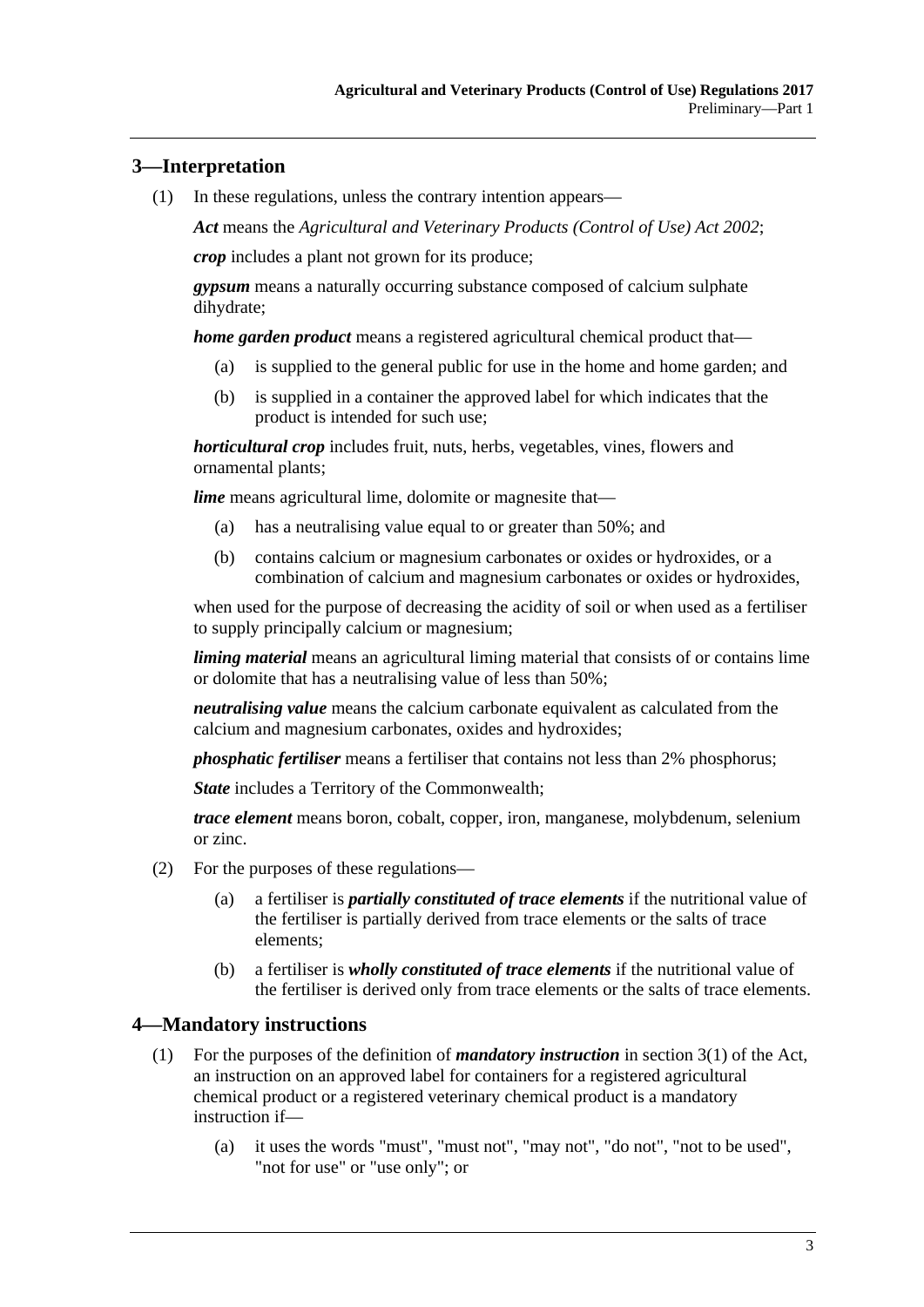- (b) it contains a statement that the product is for use only by a person who has specified qualifications.
- (2) For the purposes of the definition of *mandatory instruction* in section 3(1) of the Act, an instruction on an approved label for containers for a registered veterinary chemical product is a mandatory instruction if it is preceded by the heading "Restraints".

#### <span id="page-3-0"></span>**5—Trade species animal**

For the purposes of paragraph (c) of the definition of *trade species animal* in section 3(1) of the Act, horses, donkeys and mules are declared to be trade species animals.

# <span id="page-3-1"></span>**Part 2—Agricultural chemical products**

### <span id="page-3-2"></span>**6—Off-label use of registered agricultural chemical products**

(1) A person must not use a registered agricultural chemical product in contravention of this regulation except as authorised by a permit.

Maximum penalty: \$10 000.

Expiation fee: \$315.

- (2) If the approved label for containers for the product includes instructions for the use of the product on specified crops, or in specified situations, in this State or in all States, the product—
	- (a) must not be used on a crop, or in a situation, not so specified; and
	- (b) must not be used on a crop, or in a situation, so specified at a rate or frequency that exceeds the rate or frequency specified on the label for use on that crop or in that situation (whether or not the specified rate or frequency is stated to be a maximum rate or frequency).
- (3) If the approved label for containers for the product does not include instructions for the use of the product on specified crops, or in specified situations, in this State but includes such instructions for another State, the product—
	- (a) must not be used in this State on a crop, or in a situation, not specified on the label for another State; and
	- (b) must not be used in this State on a crop, or in a situation, specified on the label for another State at a rate or frequency that exceeds the highest rate or frequency specified on the label for use on that crop or in that situation (whether or not the specified rate or frequency is stated to be a maximum rate or frequency).
- (4) This regulation does not apply to the use of a home garden product unless the product is used on a plant being grown or used for the purposes of trading in the plant or products derived from the plant or for producing products for sale.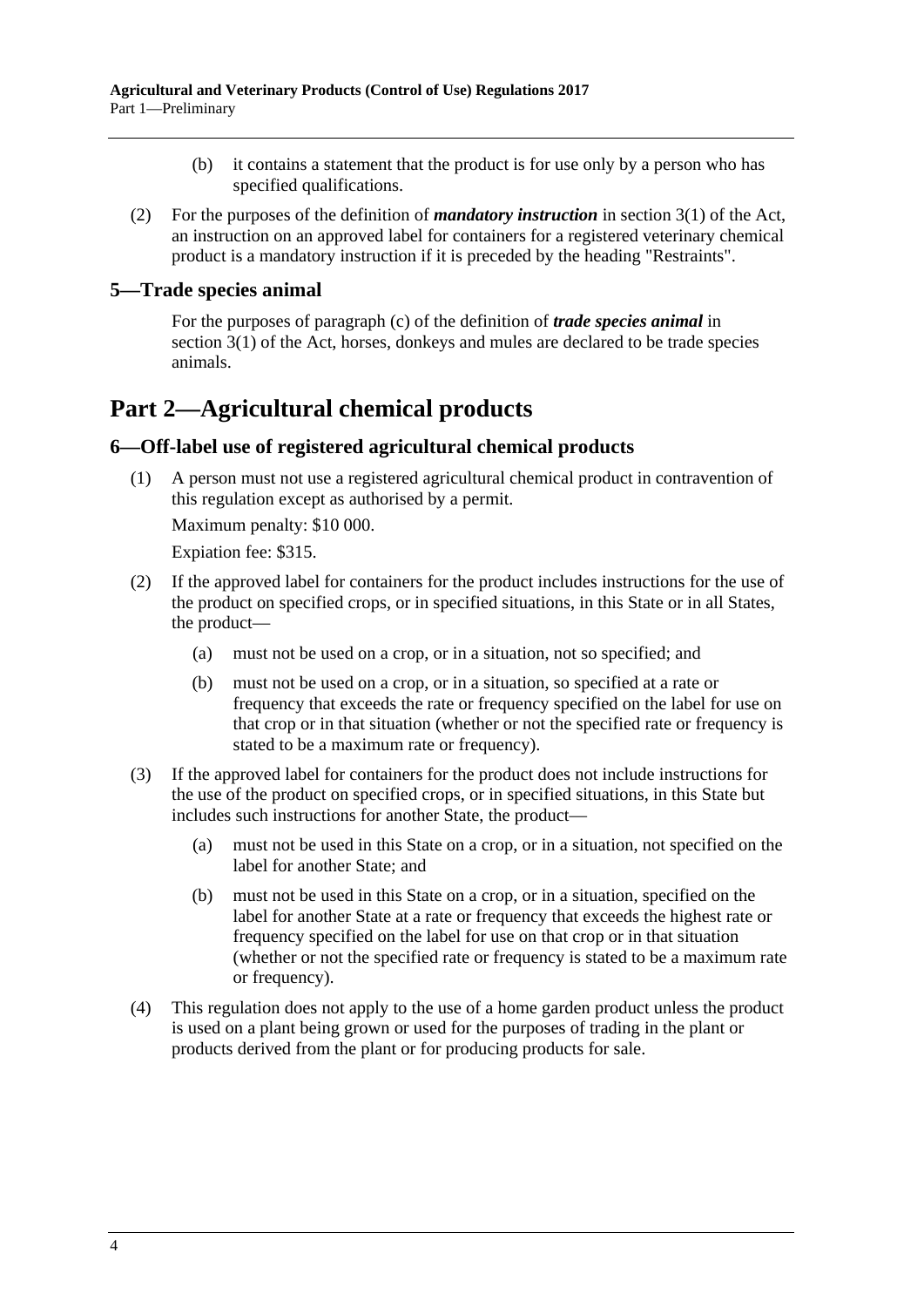## <span id="page-4-0"></span>**7—Exemption in relation to horticultural crops**

- (1) A person who is an accredited participant of an approved quality assurance scheme is exempt from [regulation](#page-3-2) 6 in relation to the use of a product on a horticultural crop in respect of which the scheme is approved on condition that the product is not used at a rate or frequency that exceeds the highest rate or frequency specified on the approved label for use on any crop (whether or not the specified rate or frequency is stated to be a maximum rate or frequency).
- <span id="page-4-6"></span>(2) The Minister may, by notice in the Gazette, approve a quality assurance scheme for a specified horticultural crop.
- (3) A person is an accredited participant of an approved quality assurance scheme only if he or she satisfies requirements specified by the Minister in the notice approving the quality assurance scheme or by subsequent notice in the Gazette.
- (4) A notice under [subregulation](#page-4-6) (2) will be taken to be revoked on the third anniversary of the day on which it was made.

## <span id="page-4-1"></span>**8—Exemptions in relation to home garden products**

- (1) A person is exempt from section 7 of the Act in relation to the use of a home garden product unless the person is using the product on a plant that is being grown or used for the purposes of trading in the plant or products derived from the plant or for producing products for sale.
- (2) A person is exempt from section 7 of the Act in relation to the disposal of a home garden product.
- (3) A person is exempt from section 8 of the Act in relation to the keeping of a home garden product.

# <span id="page-4-3"></span><span id="page-4-2"></span>**Part 3—Fertilisers**

## <span id="page-4-4"></span>**Division 1—Standards for fertilisers**

#### **Subdivision 1—Maximum permitted concentrations of heavy metals**

#### <span id="page-4-5"></span>**9—Maximum permitted concentration of cadmium**

The concentration of cadmium in a fertiliser must not exceed—

- (a) in the case of a phosphatic fertiliser—300 milligrams for each kilogram of phosphorus in the fertiliser;
- (b) in the case of a non-phosphatic fertiliser—
	- (i) if the fertiliser is wholly constituted of trace elements—50 milligrams for each kilogram of the fertiliser; or
	- (ii) in any other case—10 milligrams for each kilogram of the fertiliser.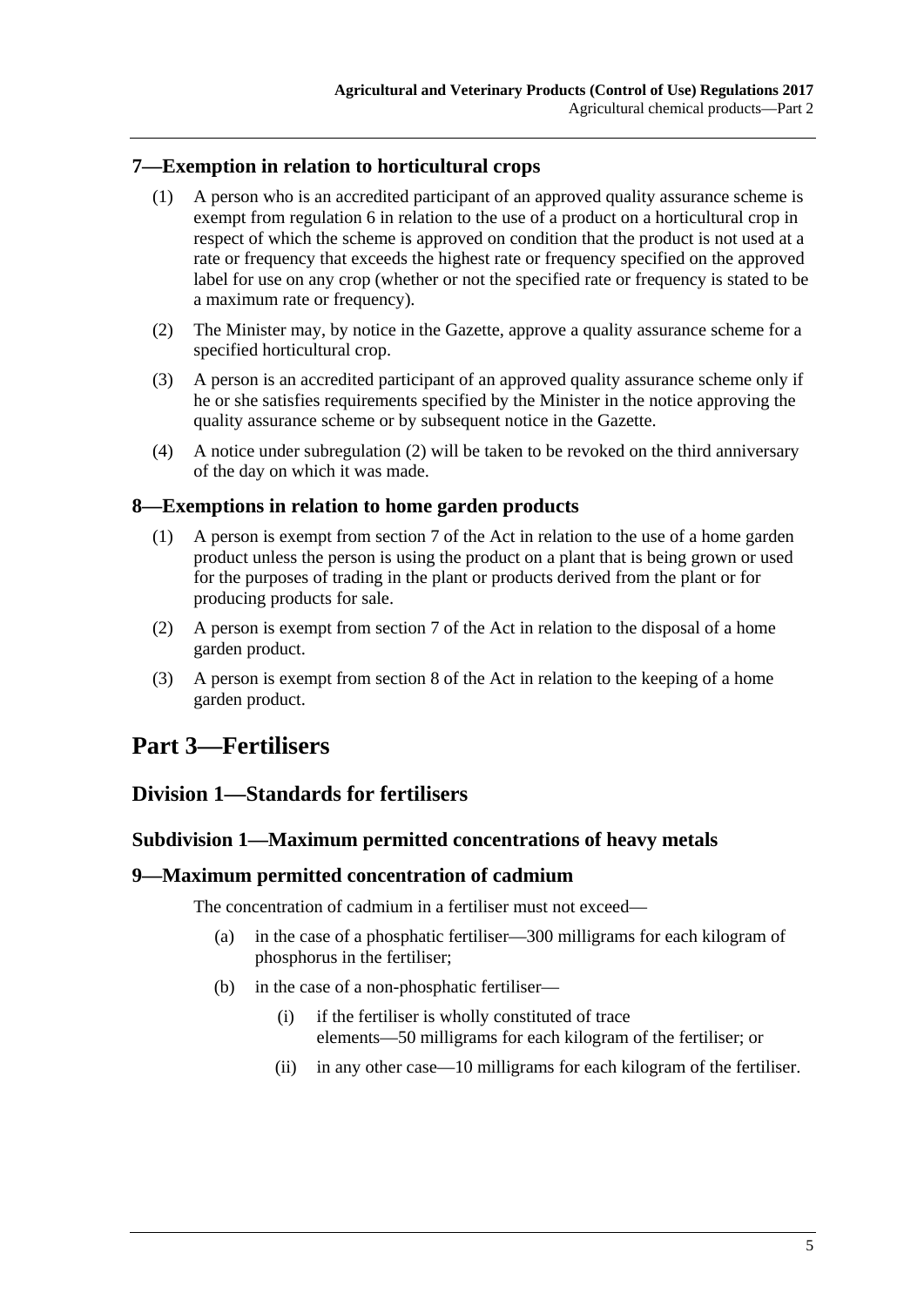#### <span id="page-5-0"></span>**10—Maximum permitted concentration of lead**

The concentration of lead in a fertiliser must not exceed the following amount for each kilogram of the fertiliser:

- (a) in the case of a foliar fertiliser wholly constituted of trace elements—500 milligrams; or
- (b) in the case of a fertiliser (other than a foliar fertiliser) wholly constituted of trace elements—2 000 milligrams; or
- (c) in the case of a fertiliser partially constituted of trace elements—500 milligrams; or
- (d) in any other case—100 milligrams.

#### <span id="page-5-1"></span>**11—Maximum permitted concentration of mercury**

The concentration of mercury in a fertiliser must not exceed the following amount for each kilogram of the fertiliser:

- (a) in the case of a phosphatic fertiliser—10 milligrams; or
- (b) in any other case—5 milligrams.

#### <span id="page-5-2"></span>**Subdivision 2—Standards for gypsum and lime fertilisers**

#### <span id="page-5-3"></span>**12—Minimum percentage of sulphur in gypsum fertilisers**

A fertiliser supplied as gypsum must contain at least the following percentage of sulphur:

- (a) in the case of fertiliser supplied as premium grade gypsum—16.7% in weight of the total weight of the fertiliser;
- (b) in the case of fertiliser supplied as grade 1 gypsum—15% in weight of the total weight of the fertiliser;
- (c) in the case of fertiliser supplied as grade 2 gypsum—12.5% in weight of the total weight of the fertiliser;
- (d) in the case of fertiliser supplied as grade 3 gypsum—10% in weight of the total weight of the fertiliser.

#### <span id="page-5-4"></span>**13—Fineness of gypsum fertilisers**

If a fertiliser is supplied as gypsum—

- (a) at least 50% of the total amount of the fertiliser must be capable of passing through a sieve with apertures of 2 millimetres; and
- (b) at least 80% of the total amount of the fertiliser must be capable of passing through a sieve with apertures of 5.6 millimetres.

#### <span id="page-5-5"></span>**14—Maximum permitted moisture content of gypsum fertilisers**

The moisture content of a fertiliser supplied as gypsum must not exceed 15% of the total amount of the fertiliser (disregarding any water bound in the gypsum mineral structure of the fertiliser).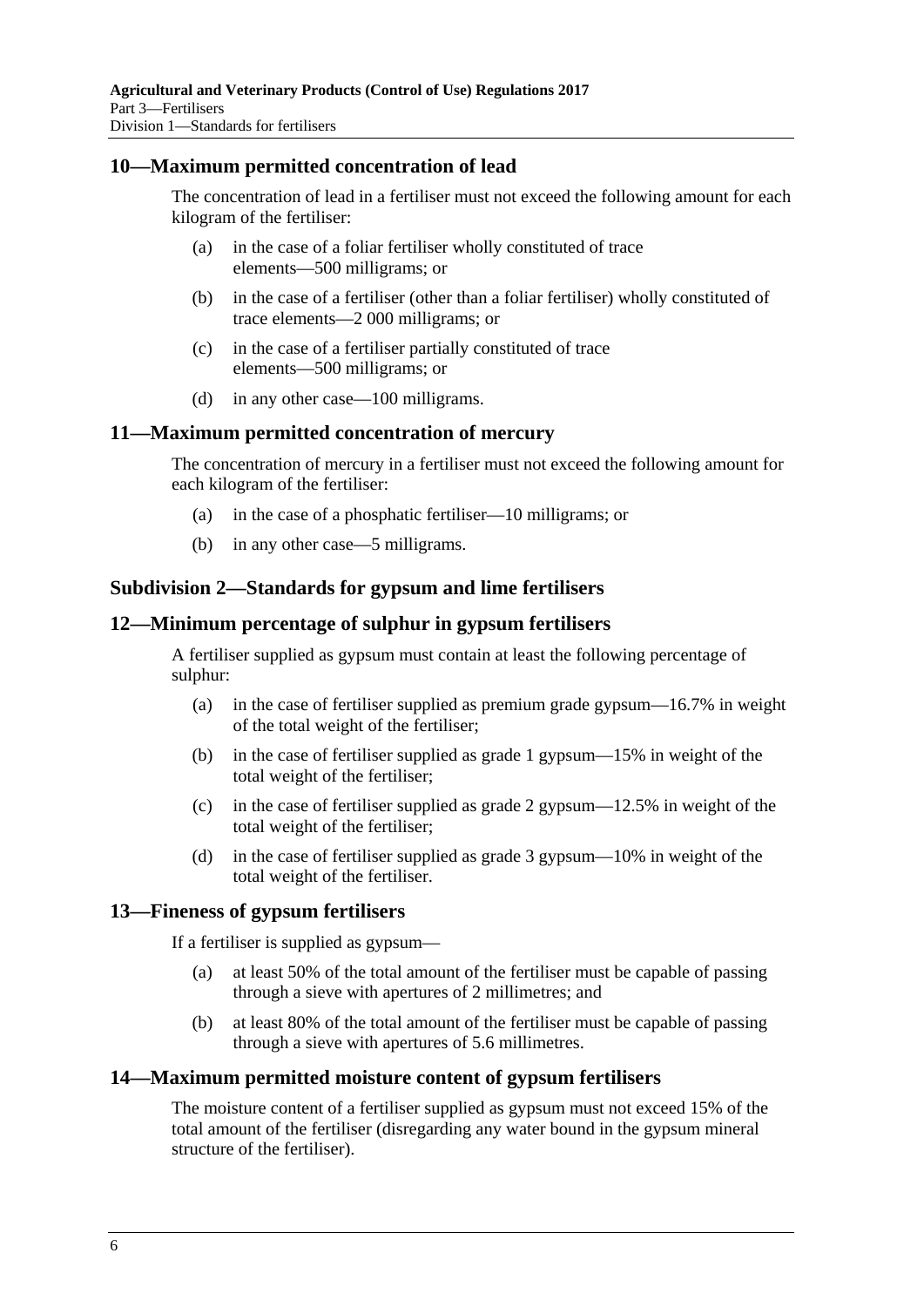## <span id="page-6-0"></span>**15—Minimum neutralising value of lime fertilisers**

A fertiliser supplied as lime must have the following minimum neutralising value:

- (a) in the case of fertiliser supplied as grade 1 lime—80%;
- (b) in the case of fertiliser supplied as grade 2 lime—65%;
- (c) in the case of a fertiliser supplied as grade 3 lime—50%.

# <span id="page-6-2"></span><span id="page-6-1"></span>**Division 2—Labelling and information**

### **Subdivision 1—General provisions**

### <span id="page-6-3"></span>**16—Requirement for label or advice note**

- (1) A fertiliser must—
	- (a) if supplied in a package—have affixed to, or printed or stencilled on, the package a label or advice note that complies with this Division; or
	- (b) if supplied without a package—be supplied in accordance with this regulation with a label or advice note that complies with this Division.
- (2) If fertiliser supplied without a package is delivered to a person, the label or advice note for the fertiliser must be handed to the person or an agent of the person.
- (3) If fertiliser supplied without a package is delivered to premises where no person is in attendance to accept delivery of the label or advice note for the fertiliser, the label or advice note must, within 7 days of the delivery, be given or sent to the person to whom the fertiliser was supplied.
- $(4)$  If—
	- (a) a fertiliser supplied as gypsum, lime or liming materials is supplied without a package to a person on more than 1 occasion during a calendar year; and
	- (b) on each occasion the specifications of the fertiliser are the same,

compliance with the preceding subregulations is required only in relation to the first supply of the fertiliser during that year.

### <span id="page-6-4"></span>**17—General information to be included on label or advice note**

A label or advice note for a fertiliser must state—

- (a) the distinctive name of the fertiliser; and
- (b) the name and principal place of business of the manufacturer or supplier of the fertiliser.

#### <span id="page-6-5"></span>**18—Use of numbers in name of fertiliser on label or advice note**

If the name of a fertiliser on a label or advice note for the fertiliser includes a number to indicate the percentage concentration of a nutrient in the fertiliser—

- (a) a number including or below the mid range (other than 0.5 or less) must be rounded down to the nearest whole number or the first decimal place;
- (b) a number above the mid range must be rounded up to the nearest whole number or the first decimal place.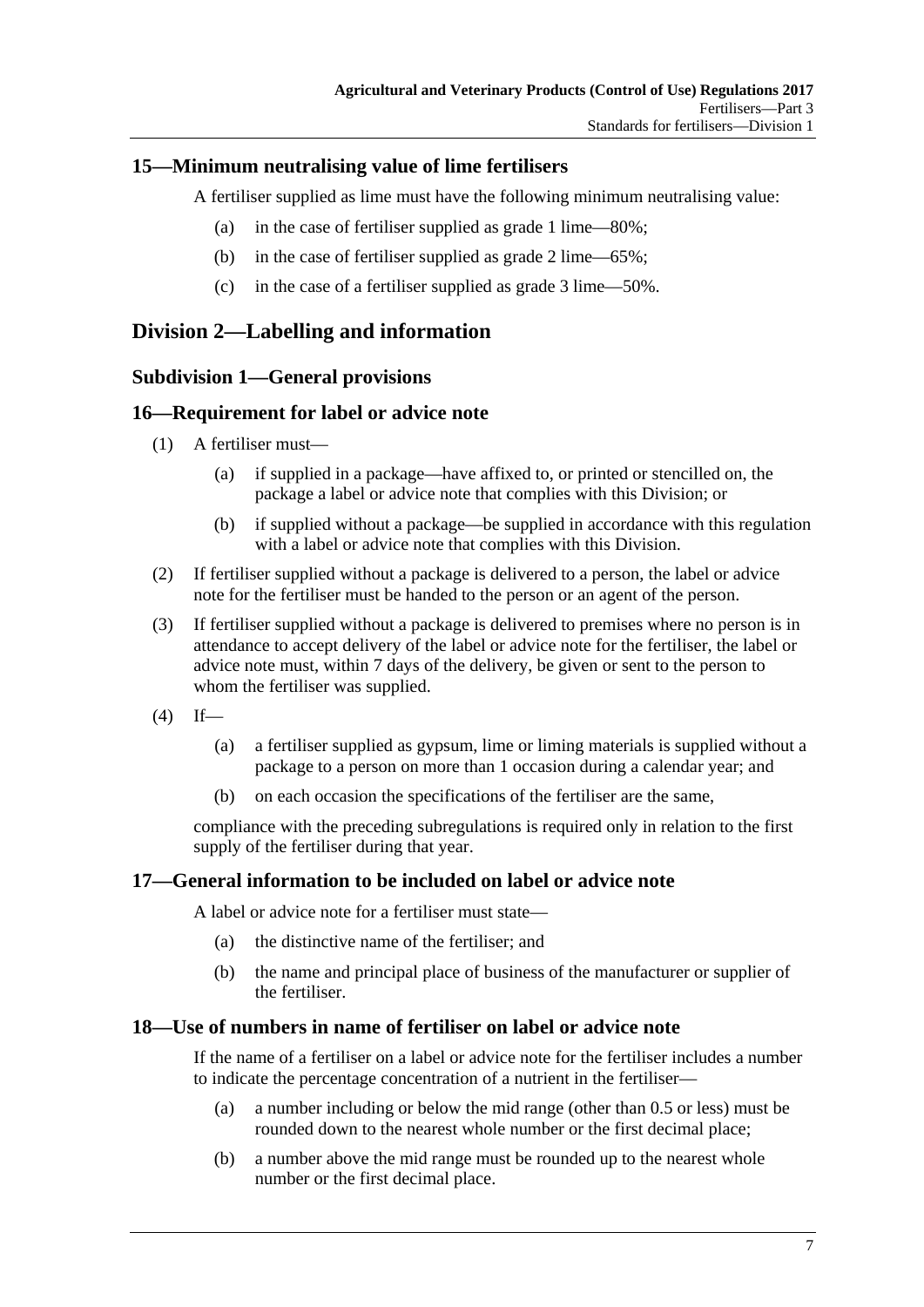## <span id="page-7-0"></span>**Subdivision 2—Requirements relating to content of fertilisers**

#### <span id="page-7-1"></span>**19—Information about content and form of nutrients**

- (1) A label or advice note for a fertiliser must state the name of each element present in the fertiliser and—
	- (a) if the fertiliser contains nitrogen—the following information:
		- (i) the percentage of nitrogen as nitrate;
		- (ii) the percentage of nitrogen as ammonium;
		- (iii) the percentage of nitrogen as urea;
		- (iv) the percentage of nitrogen in any other form (to be stated);
		- (v) the total percentage content of nitrogen; and
	- (b) if the fertiliser contains phosphorus—the following information:
		- (i) the percentage of phosphorus as water soluble;
		- (ii) the percentage of phosphorus as ammonium citrate soluble;
		- (iii) the percentage of phosphorus as ammonium citrate insoluble;
		- (iv) the percentage of phosphorus in any other form (to be stated);
		- (v) the total percentage content of phosphorus; and
	- (c) if the fertiliser contains potassium—the following information:
		- (i) the percentage of potassium as chloride;
		- (ii) the percentage of potassium as nitrate;
		- (iii) the percentage of potassium as phosphate;
		- (iv) the percentage of potassium as sulphate;
		- (v) the percentage of potassium in any other form (to be stated);
		- (vi) the total percentage content of potassium; and
	- (d) if the fertiliser contains calcium—the following information:
		- (i) the percentage of calcium as carbonate;
		- (ii) the percentage of calcium as hydroxide;
		- (iii) the percentage of calcium as oxide;
		- (iv) the percentage of calcium as sulphate;
		- (v) the percentage of calcium as nitrate;
		- (vi) the percentage of calcium as chloride;
		- (vii) the percentage of calcium as superphosphate or phosphate;
		- (viii) the percentage of calcium as silicate;
		- (ix) the percentage of calcium in any other form (to be stated);
		- (x) the total percentage content of calcium; and
	- (e) if the fertiliser contains magnesium—the following information: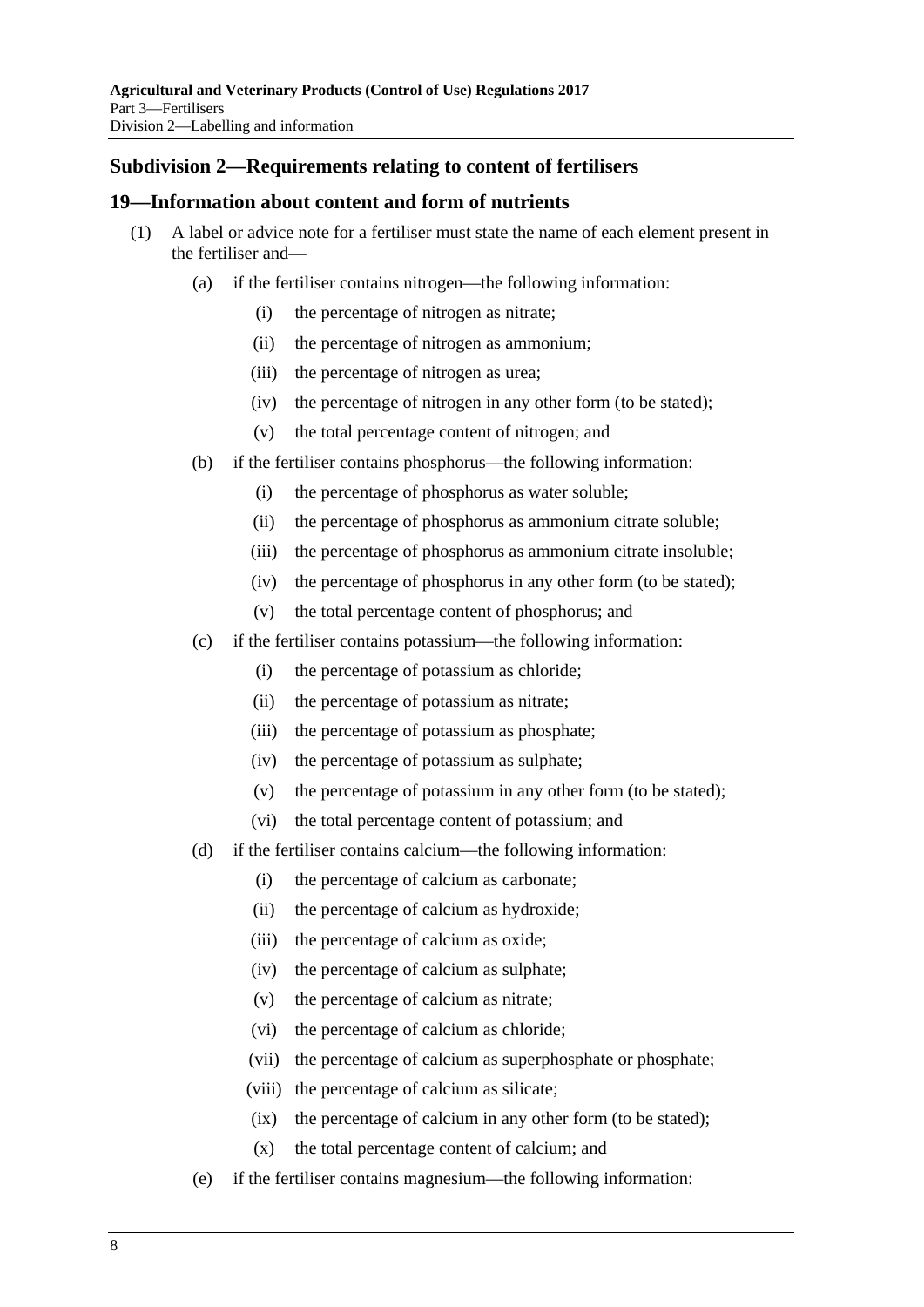- (i) the percentage of magnesium as carbonate;
- (ii) the percentage of magnesium as hydroxide;
- (iii) the percentage of magnesium as oxide;
- (iv) the percentage of magnesium as silicate;
- (v) the percentage of magnesium as sulphate;
- (vi) the total percentage content of magnesium; and
- (f) if the fertiliser contains sulphur—the following information:
	- (i) the percentage of sulphur as sulphate;
	- (ii) the percentage of sulphur as elemental sulphur;
	- (iii) the percentage of sulphur in any other form (to be stated);
	- (iv) the total percentage content of sulphur; and
- (g) if the fertiliser contains micro-nutrients as a straight product, blended or as a coating—the following information in relation to each micro-nutrient:
	- (i) the percentage of the micro-nutrient as sulphate;
	- (ii) the percentage of the micro-nutrient as chelate and the form of the chelate;
	- (iii) the percentage of the micro-nutrient as oxide;
	- (iv) the percentage of the micro-nutrient in any other form (to be stated).
- (2) If a fertiliser is named on a label or advice note by use of a number that does not reflect the actual percentage content of each element present in the fertiliser, the label or advice note must also state each element's percentage content directly below the fertiliser's name.

## <span id="page-8-0"></span>**20—Order in which nutrients in fertiliser must be listed**

A label or advice note for a fertiliser must—

- (a) list the following nutrients in the following order:
	- (i) nitrogen;
	- (ii) phosphorus;
	- (iii) potassium;
	- (iv) sulphur;
	- (v) calcium;
	- (vi) magnesium; and
- (b) list all other nutrients in decreasing quantity.

## <span id="page-8-1"></span>**21—Concentration of nutrients in fertiliser**

A label or advice note for a fertiliser must state the concentration of a nutrient in the fertiliser—

(a) in the case of a fertiliser supplied by weight—as a percentage in weight of the total weight of the fertiliser (% wt/wt);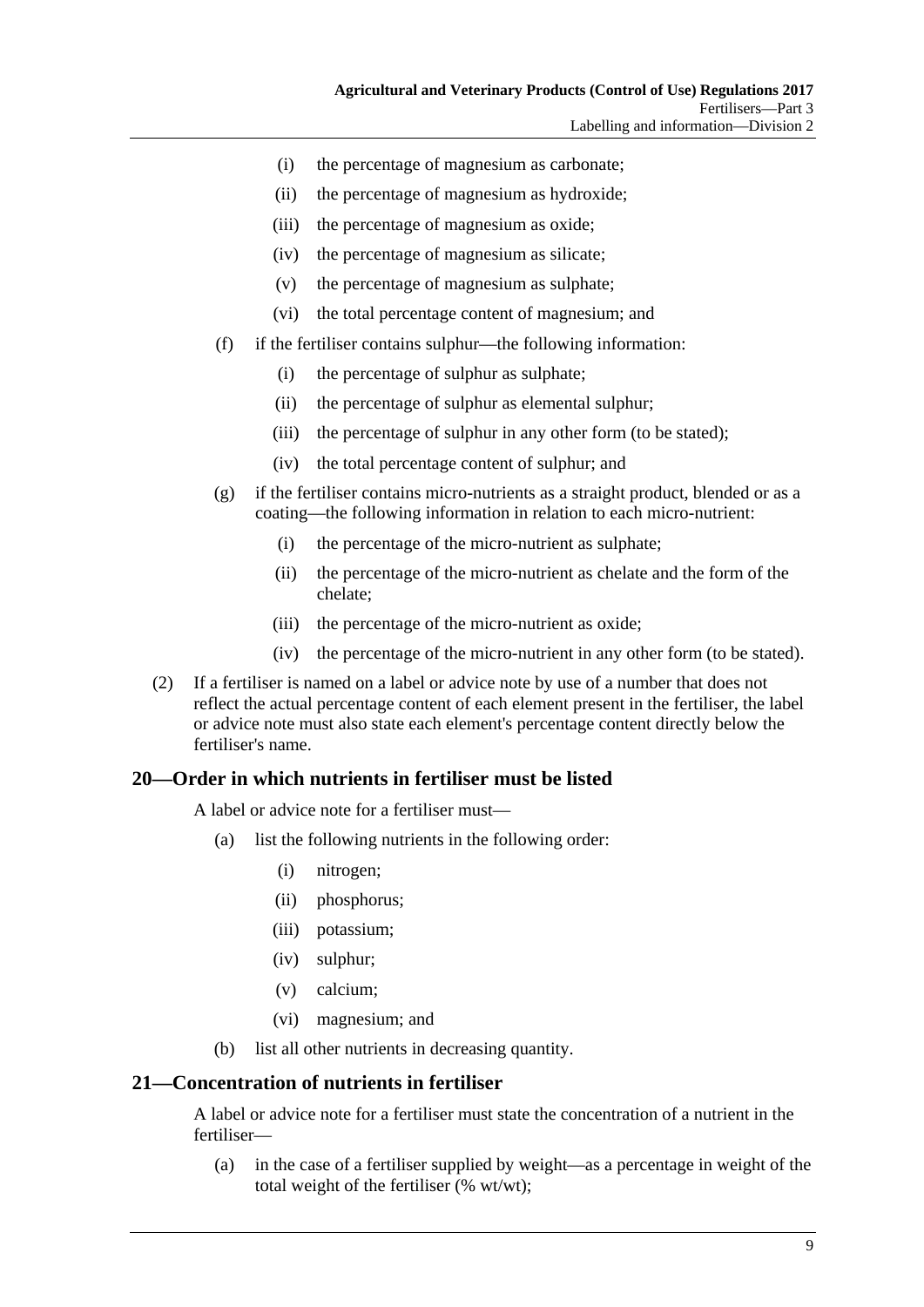(b) in the case of a fertiliser sold by volume—as a percentage in weight of the total volume of the fertiliser (% wt/vol).

#### <span id="page-9-0"></span>**22—Information about micro-nutrients added during manufacture**

If a fertiliser contains micro-nutrients added during a manufacturing process and, due to chemical reactions the form of the micro-nutrients in the end product is not known, the label or advice note for the fertiliser must state the concentration of micro-nutrients present in the fertiliser in elemental form.

#### <span id="page-9-1"></span>**23—Information about fineness of elemental sulphur**

If a fertiliser contains elemental sulphur, the label or advice note for the fertiliser must state—

- (a) the percentage of sulphur particles capable of passing through a sieve with apertures of 0.25 millimetres; and
- (b) the percentage of sulphur particles capable of passing through a sieve with apertures of 0.5 millimetres but not through a sieve with an aperture of 0.25 millimetres; and
- (c) the percentage of sulphur particles not capable of passing through a sieve with apertures of 0.5 millimetres.

#### <span id="page-9-2"></span>**24—Information about fineness of rock phosphate**

A label or advice note for a fertiliser containing rock phosphate must state—

- (a) the percentage of the rock phosphate that is capable of passing through a sieve with apertures of 1.003 millimetres; and
- (b) the percentage of the rock phosphate that is capable of passing through a sieve with apertures of 500 microns.

#### <span id="page-9-3"></span>**25—Information and warnings about gypsum fertilisers**

- (1) A label or advice note for fertiliser supplied as gypsum must state—
	- (a) whether the fertiliser is premium grade, grade 1, grade 2 or grade 3 gypsum; and
	- (b) the minimum amount (expressed as a percentage weight in weight) of each of the following substances in the fertiliser:
		- (i) gypsum;
		- (ii) calcium;
		- (iii) sulphur; and
	- (c) the minimum percentage of the fertiliser that will pass through a sieve with apertures of 2 millimetres; and
	- (d) the minimum percentage of the fertiliser that will pass through a sieve with apertures of 5.6 millimetres.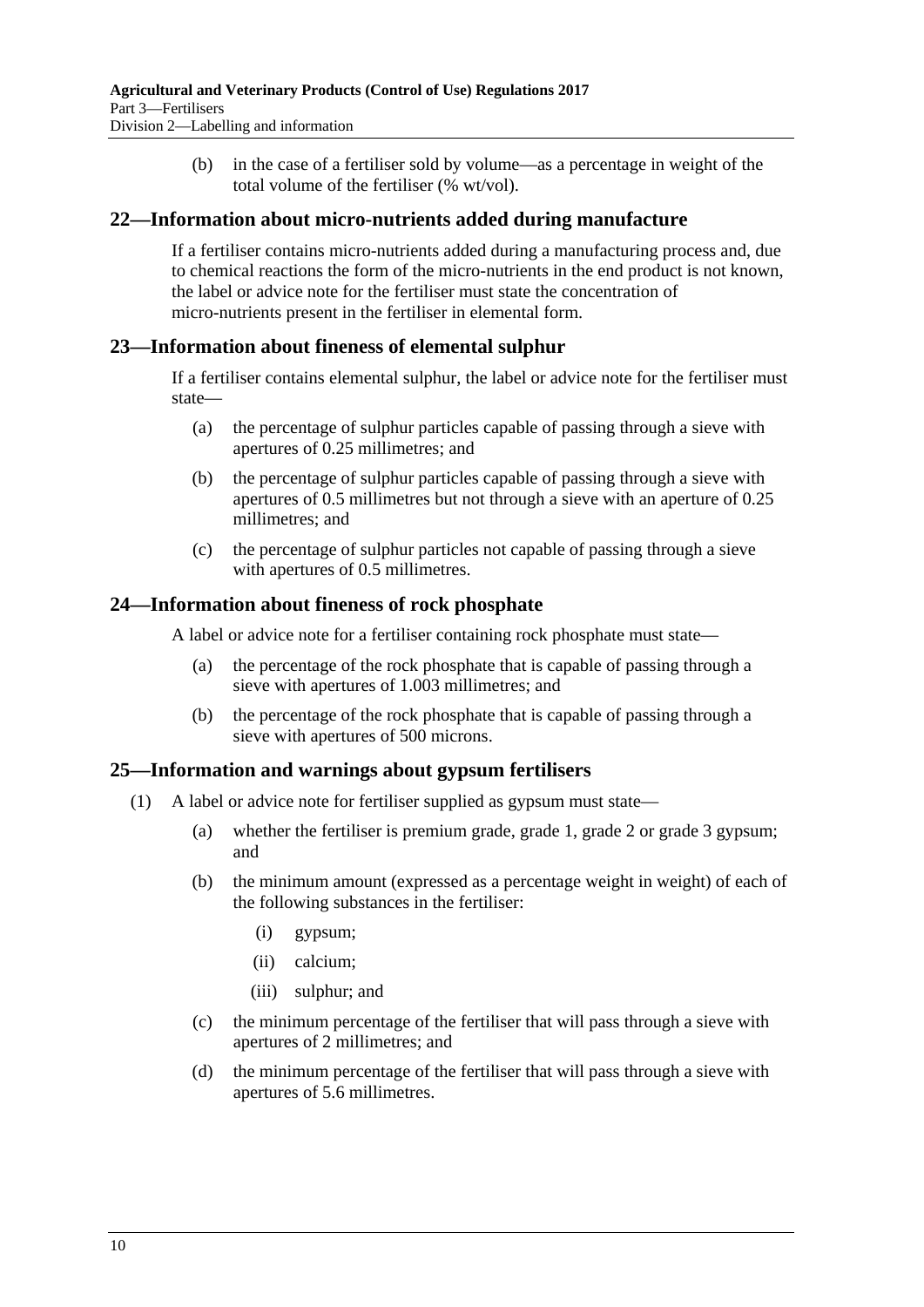- (2) If the concentration of sodium in a fertiliser supplied as gypsum exceeds 0.8% for each kilogram of the fertiliser, the label or advice note for the fertiliser must contain—
	- (a) a statement that continual application of the fertiliser may have a detrimental effect on soil; or
	- (b) the following warning:

**WARNING**—This product is not suitable for reclamation of saline sodic soils.

## <span id="page-10-0"></span>**26—Additional information about lime fertilisers**

- (1) A label or advice note for a fertiliser supplied as lime must state—
	- (a) whether the lime is grade 1, grade 2 or grade 3 lime; and
	- (b) the neutralising value of the lime.
- (2) A label or advice note for a fertiliser supplied as liming material must state the neutralising value of the liming material.

## <span id="page-10-1"></span>**27—Information about biuret content of fertilisers containing urea**

If a fertiliser contains urea, the label or advice note for the fertiliser must state the maximum proportion of biuret in the fertiliser.

### <span id="page-10-2"></span>**28—Information and warnings about biuret content of fertilisers**

If a fertiliser contains biuret, the label or advice note for the fertiliser must contain the following:

- (a) for a foliar fertiliser (other than solely for turf) containing—
	- (i) more than 10 grams but not more than 20 grams of biuret for each kilogram of nitrogen—a warning that the fertiliser is not recommended for repeated foliar application on citrus trees;
	- (ii) more than 20 grams but not more than 30 grams of biuret for each kilogram of nitrogen—a warning that the fertiliser is not recommended for repeated foliar application on annual or perennial horticultural crops;
	- (iii) more than 30 grams of biuret for each kilogram of nitrogen—a warning that the fertiliser is not recommended for foliar application;
- (b) for a foliar fertiliser used solely on turf—a statement that the fertiliser is for use on turf only and must not be used in other foliar sprays;
- (c) for a non-foliar fertiliser—a statement that the fertiliser is for soil application only and must not be used as a foliar spray.

### <span id="page-10-3"></span>**29—Information and warnings about heavy metals in fertilisers**

- (1) A label or advice note for a fertiliser containing cadmium must contain—
	- (a) a statement of the maximum content of cadmium in milligrams for each kilogram of the fertiliser; and
	- (b) in the case of a fertiliser containing more than 1 milligram of cadmium for each kilogram of the fertiliser—the following warning: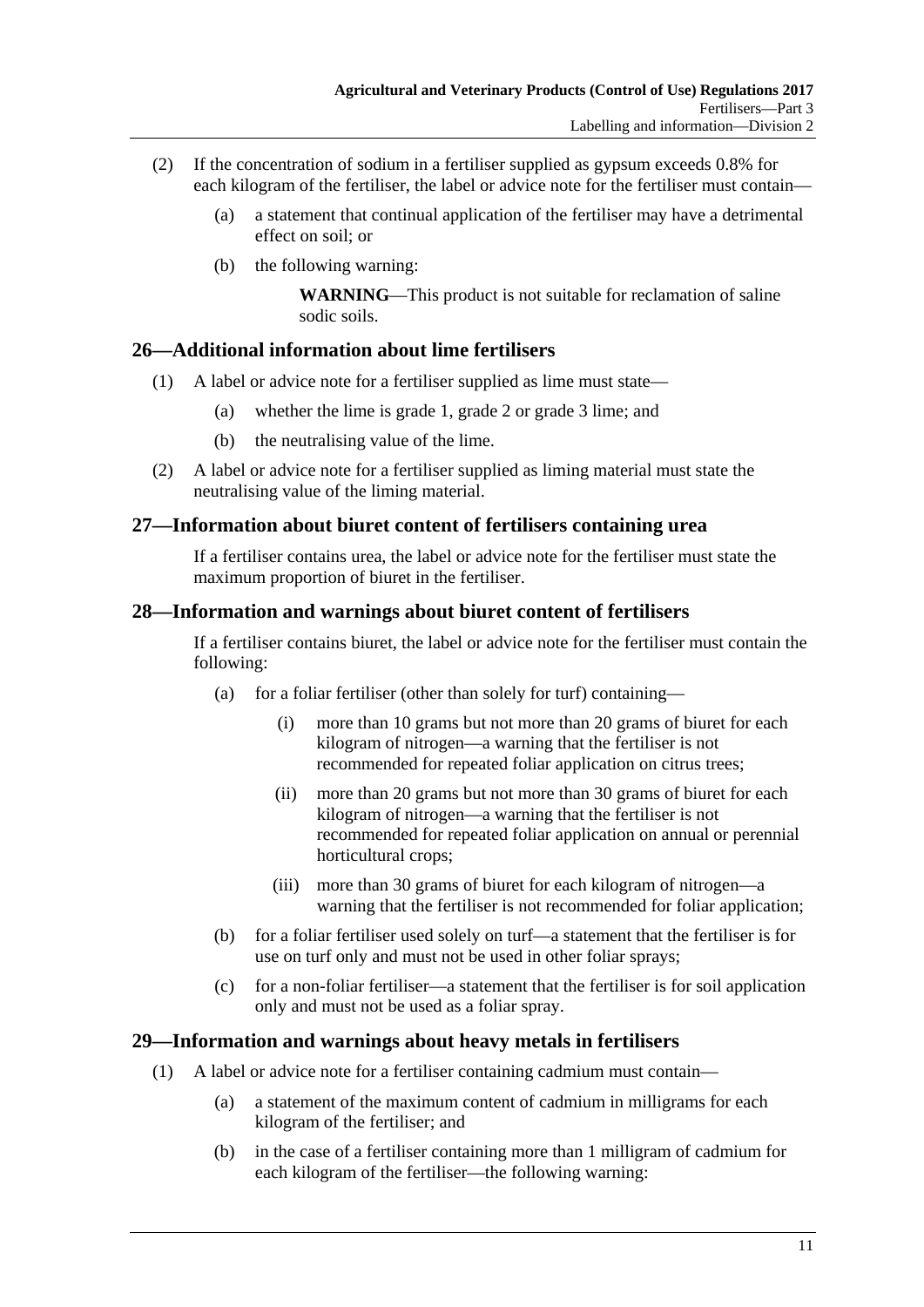**WARNING**—Use of this product may result in cadmium residues in excess of the maximum permissible concentration (MPC) in plant and animal products and may also result in accumulation of these residues in soils.

- (2) A label or advice note for a phosphatic fertiliser must state the maximum content of cadmium and fluorine in milligrams for each kilogram of phosphorus in the fertiliser.
- (3) A label or advice note for a fertiliser containing lead must contain—
	- (a) a statement of the maximum content of lead in milligrams for each kilogram of the fertiliser; and
	- (b) in the case of a fertiliser containing more than 20 milligrams of lead for each kilogram of the fertiliser—the following warning:

**WARNING**—Use of this product may result in lead residues in excess of the maximum permissible concentration (MPC) in plant and animal products and may also result in accumulation of these residues in soils.

(4) A label or advice note for a fertiliser that is supplied for application on pastures and contains more than 0.001% of molybdenum must contain the following warning:

> **WARNING**—Excessive use of molybdenum can be harmful to stock. Plant levels of molybdenum can be high for 4 weeks after application. It is advisable to keep stock off treated areas for this period. Check rate and frequency of molybdenum use with appropriate authorities.

- (5) A label or advice note for a fertiliser containing mercury must contain—
	- (a) a statement of the maximum content of mercury in milligrams for each kilogram of the fertiliser; and
	- (b) in the case of a fertiliser containing more than 0.2 milligrams of mercury per kilogram of the fertiliser—the following warning:

**WARNING**—Use of this product may result in mercury residues in excess of the maximum permissible concentration (MPC) in plant and animal products and may also result in accumulation of these residues in soils.

(6) A label or advice note for a fertiliser containing more than 0.001% of selenium must contain the following warning:

> **WARNING**—Excessive use of this product can be toxic to livestock and should not be used if selenium deficiency does not exist in stock grazing on the area where the product is to be applied. Do not allow stock access to spilt or unused fertiliser.

# <span id="page-11-0"></span>**Part 4—Veterinary products**

### <span id="page-11-1"></span>**30—Prescribed substances**

- (1) For the purposes of section 11 of the Act, substances containing 1 or more of the substances specified in [Schedule](#page-16-1) 1 are prescribed.
- (2) For the purposes of section 12 of the Act, the substances specified in [Schedule](#page-16-1) 1 are prescribed.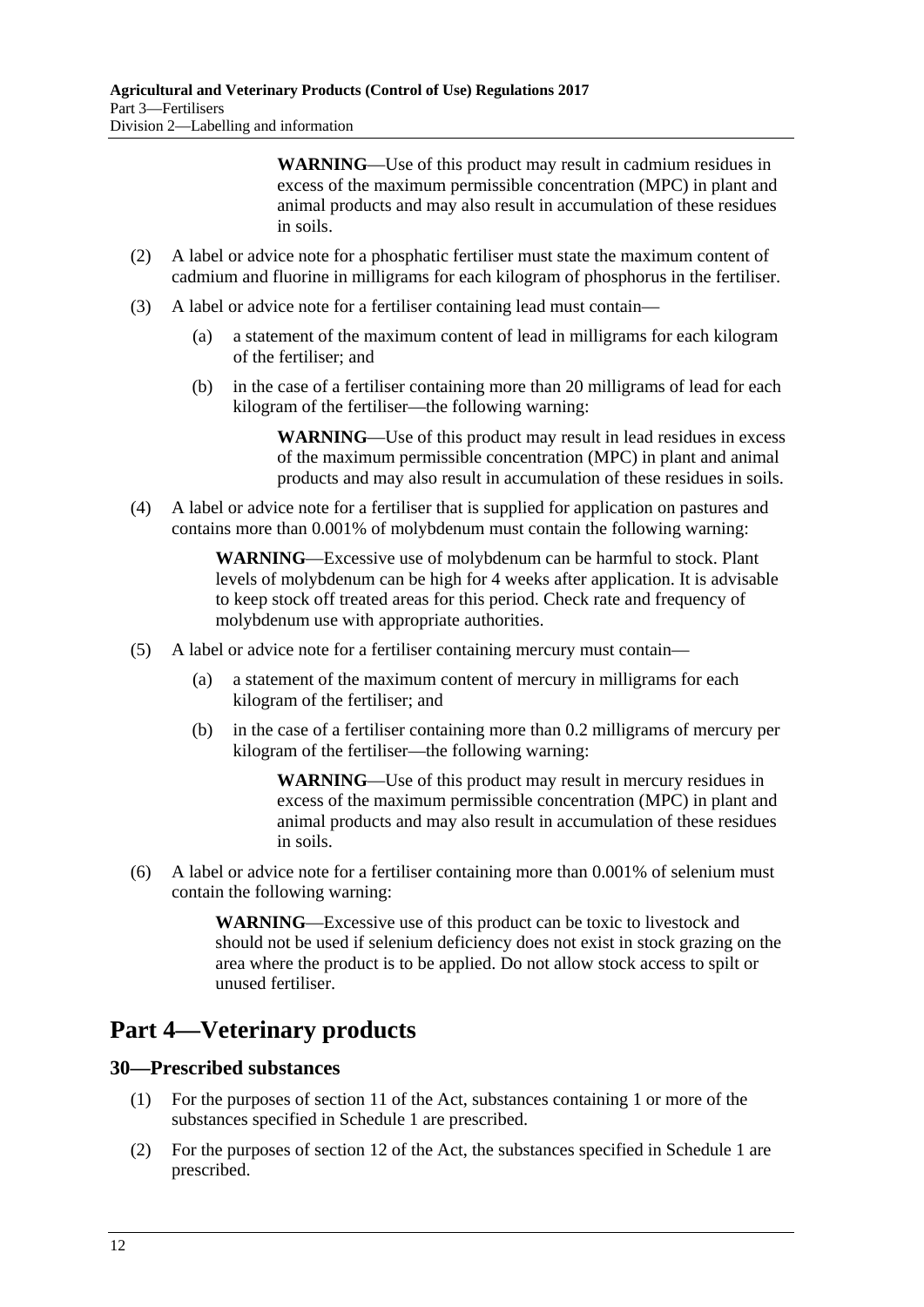### <span id="page-12-0"></span>**31—Related species of animals**

For the purposes of section  $14(2)(a)(ii)(C)$  of the Act—

- (a) cattle are declared to be related to buffalo, goats and deer; and
- (b) chickens are declared to be related to ducks, geese, Guinea fowl, pheasants, quails, pigeons and turkeys; and
- (c) alpacas, camels and llamas are declared to be related to each other; and
- (d) horses, donkeys and mules are declared to be related to each other; and
- (e) kangaroos and wallabies are declared to be related to each other.

#### <span id="page-12-1"></span>**32—Off-label use of registered veterinary chemical products**

(1) A person other than a veterinary surgeon must not use a registered veterinary chemical product in contravention of this regulation except as authorised by a permit or in accordance with the written instructions of a veterinary surgeon.

Maximum penalty: \$10 000.

Expiation fee: \$315.

- (2) If the approved label for containers for the product includes instructions for the use of the product on specified animals, or in specified situations, in this State or in all States, the product —
	- (a) must not be used on an animal, or in a situation, so specified at a rate, dosage or frequency that exceeds the rate, dosage or frequency specified on the label for use on that animal or in that situation (whether or not the specified rate, dosage or frequency is stated to be a maximum rate, dosage or frequency); and
	- (b) must not, if the label specifies a method of administration to an animal, be administered to an animal by any other method.
- (3) If the approved label for containers for the product does not include instructions for the use of the product on specified animals, or in specified situations, in this State but includes such instructions for another State, the product may be used in this State on an animal, or in a situation, specified for another State but—
	- (a) must not be used at a rate or frequency that exceeds the highest rate or frequency specified on the label for use on that animal or in that situation (whether or not the specified rate or frequency is stated to be a maximum rate or frequency); and
	- (b) must not, if the label specifies a method of administration to an animal, be administered to an animal by any other method.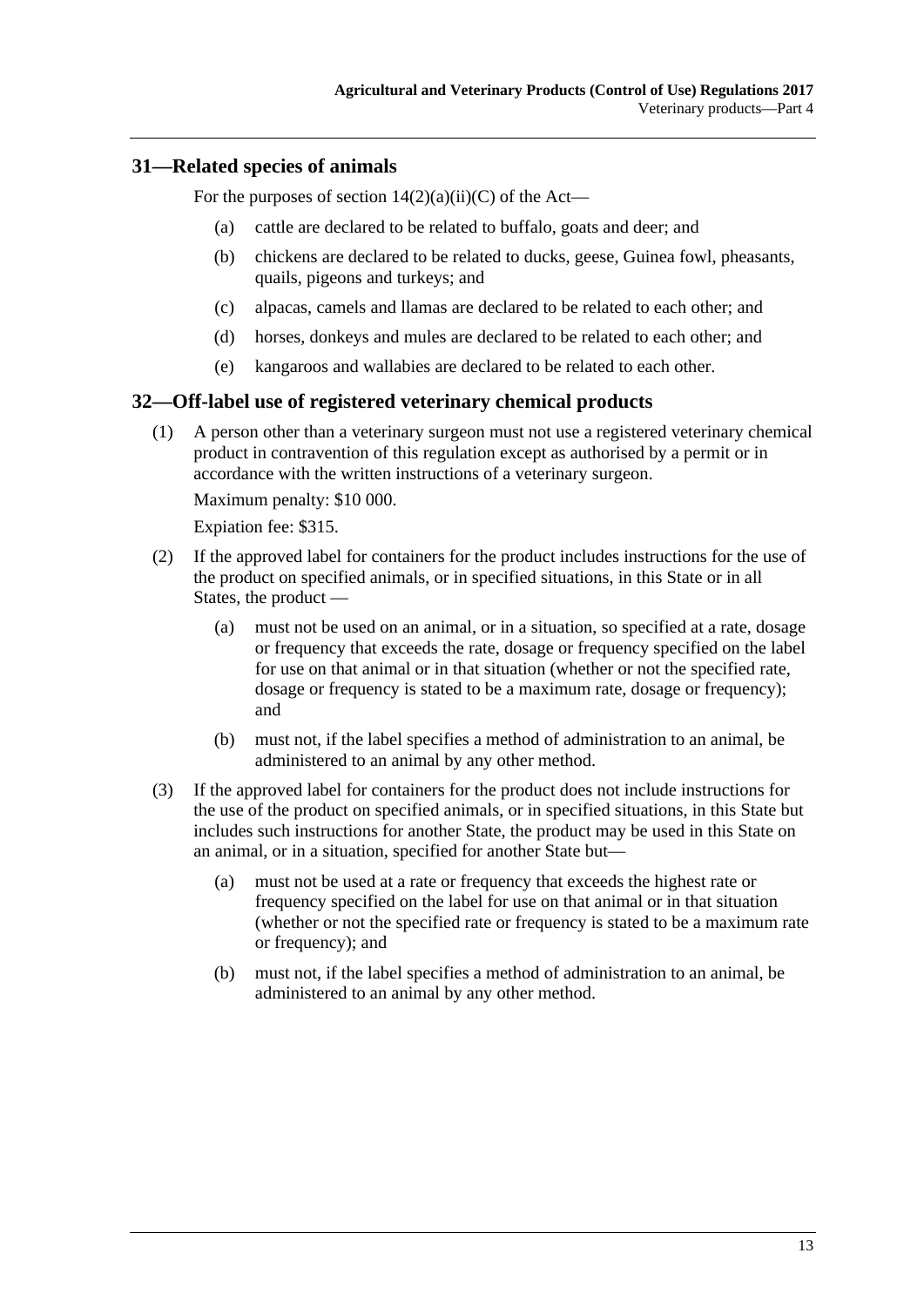#### <span id="page-13-0"></span>**33—Records to be kept by veterinary surgeons**

- (1) A veterinary surgeon who treats trade species animals using a veterinary chemical product in a manner that contravenes a mandatory instruction on the approved label for containers of the product must, unless he or she is using the product in accordance with a permit, as soon as practicable after treating the animals, make a record of the following information:
	- (a) the approval number allocated to the product by the NRA or the full name of the product and the concentration of each active constituent used in treating the animals;
	- (b) the date on which the product was used;
	- (c) the address at which the product was used;
	- (d) the name, address and telephone number of the person responsible for the care of the animals treated using the product;
	- (e) the species of animal treated using the product;
	- (f) the number of animals treated using the product;
	- (g) the nature of the departure from the mandatory instruction.

Maximum penalty: \$2 500.

Expiation fee: \$210.

- (2) A veterinary surgeon who treats animals using a veterinary product prepared by the veterinary surgeon must, as soon as practicable after treating the animals, make a record of the following information:
	- (a) the concentration of each active constituent used in treating the animals;
	- (b) the date on which the product was used;
	- (c) the address at which the product was used;
	- (d) the name, address and telephone number of the person responsible for the care of the animals treated using the product;
	- (e) the species of animal treated using the product;
	- (f) the number of animals treated using the product.

Maximum penalty: \$2 500.

Expiation fee: \$210.

(3) A veterinary surgeon who is required to make a record of information under this regulation must keep the record for 2 years from the date of the making of the record.

Maximum penalty: \$2 500.

Expiation fee: \$210.

(4) A veterinary surgeon must, on request by the Minister in writing, provide the Minister with specified information contained in a record kept under this regulation within the time specified in the request.

Maximum penalty: \$2 500.

Expiation fee: \$210.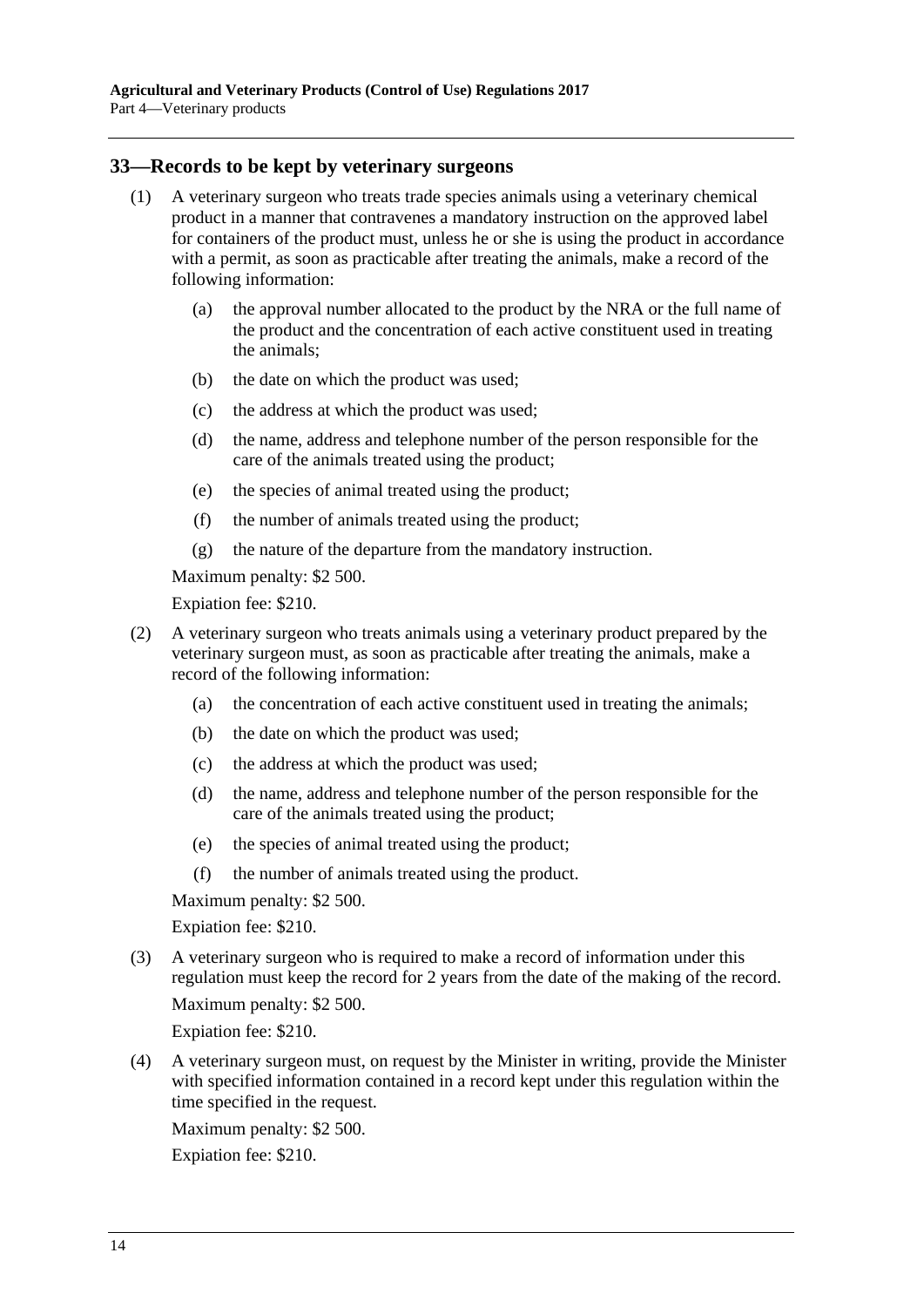# <span id="page-14-0"></span>**Part 5—Miscellaneous**

### <span id="page-14-2"></span><span id="page-14-1"></span>**34—Restrictions on use of certain agricultural products or veterinary products**

- (1) The Minister may, by notice in the Gazette, declare that the use of an agricultural product or veterinary product specified in the notice is prohibited except by persons of a class specified in the notice.
- (2) A person must not contravene a notice referred to in [subregulation](#page-14-2) (1). Maximum penalty: \$10 000. Expiation fee: \$315.
- <span id="page-14-3"></span> $(3)$  If—
	- (a) a person uses an agricultural product of a kind specified in the left column of the table in [Schedule](#page-16-2) 2; and
	- (b) the person does not belong to a class of persons specified opposite in the right column of the table; and
	- (c) the use of that product is—
		- (i) in the course of a prescribed business; and
		- (ii) in the prescribed area; and
		- (iii) by a method involving spraying,

the person is guilty of an offence.

Maximum penalty: \$10 000.

Expiation fee: \$315.

- (4) If a person uses an agricultural product of a kind specified in the left column of the table in [Schedule](#page-16-2) 2 as referred to in [subregulation](#page-14-3)  $(3)(c)$ , the person must—
	- (a) make a record of that use in a manner and form approved by the Minister; and
	- (b) keep that record for a period of 2 years from the date of the making of the record; and
	- (c) keep the record readily accessible for inspection on request by an authorised officer.

Maximum penalty: \$2 500.

Expiation fee: \$210.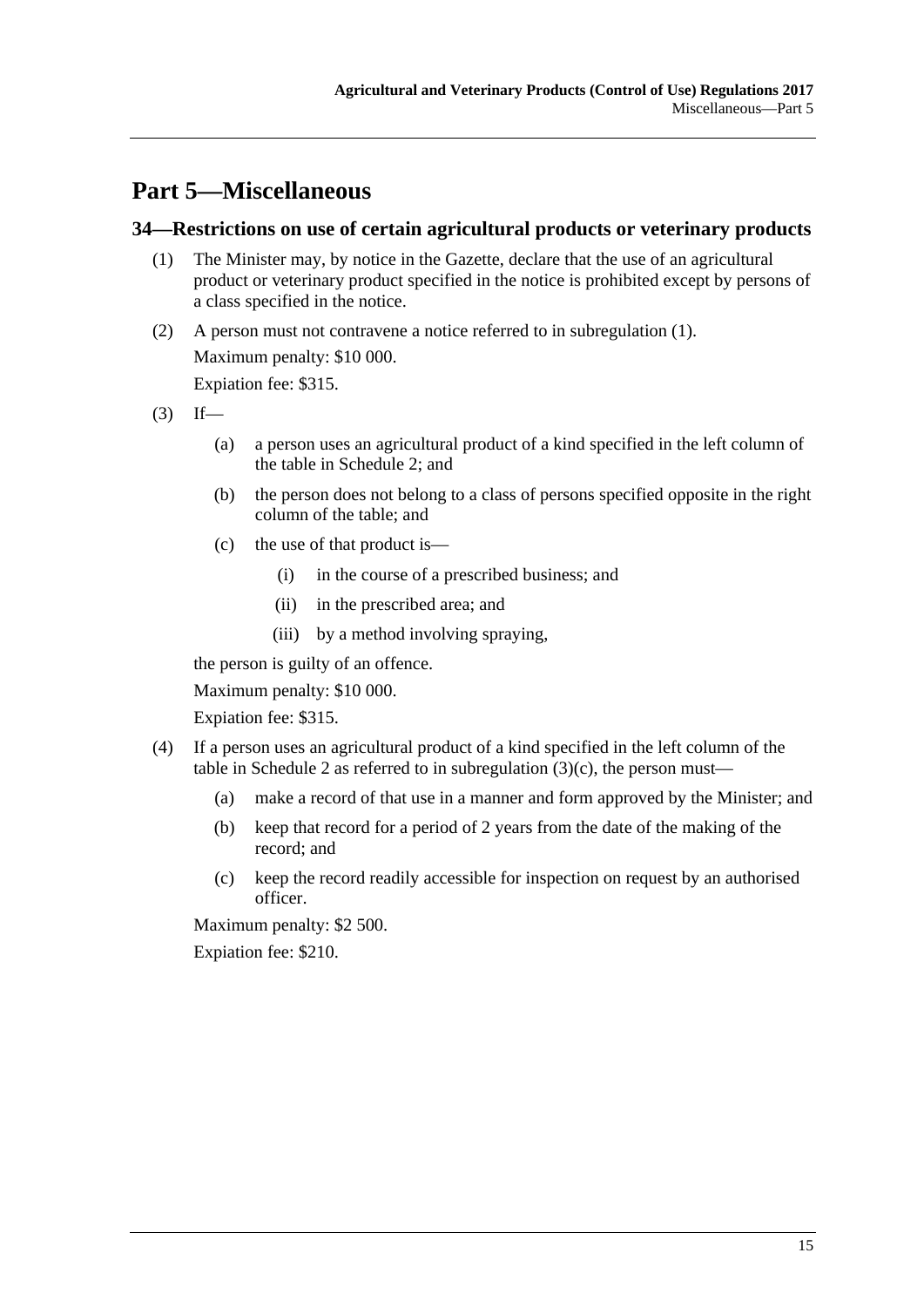#### <span id="page-15-2"></span>(5) In this regulation—

*prescribed area* means that part of the State south of a line commencing at the north-western corner of the boundary of the District Council of Lower Eyre Peninsula at a point closest to latitude 33°56′24.79″ South, longitude 135°12′56.85″ East, then easterly along said boundary to the western boundary of The District Council of Tumby Bay, then beginning northerly along said boundary to a point closest to latitude 33°59′38.38″ South, longitude 136°29′44.15″ East, then east to the western boundary of the District Council of the Copper Coast, then generally north-easterly along said boundary to the boundary of the District Council of Barunga West, then generally north-easterly along said boundary to the boundary of Port Pirie Regional Council, then generally northerly along said boundary to the boundary of The District Council of Mount Remarkable, then beginning westerly along said boundary to the western boundary of the District Council of Orroroo/Carrieton, then beginning northerly along said boundary to the boundary of the District Council of Peterborough, then beginning easterly along said boundary to the boundary of the Regional Council of Goyder, then southerly along said boundary to the boundary of Mid Murray Council, then beginning easterly along said boundary to the boundary of the District Council of Loxton Waikerie, then beginning easterly along said boundary to latitude 34°03′10″ South, then east to longitude 140°21′20″ East, south to latitude 34°07′10″ South, east to a western boundary of Renmark Paringa Council, then beginning northerly along said boundary to a point closest to latitude 34°03′56″ South, longitude 140°42′05.84″ East, then east to a western boundary of Renmark Paringa Council, then beginning north-easterly along said boundary to the eastern border of the State;

#### *prescribed business* means—

- (a) the business of a primary producer; or
- (b) a pest control business as defined in the *[Controlled Substances \(Pesticides\)](http://www.legislation.sa.gov.au/index.aspx?action=legref&type=subordleg&legtitle=Controlled%20Substances%20(Pesticides)%20Regulations%202017)  [Regulations](http://www.legislation.sa.gov.au/index.aspx?action=legref&type=subordleg&legtitle=Controlled%20Substances%20(Pesticides)%20Regulations%202017) 2017*.
- (6) Unless the contrary intention appears, all lines in the spatial description of the *prescribed area* in [subregulation](#page-15-2) (5) are geodesics based on the *Geocentric Datum of Australia 1994* (*GDA94*) as defined in the Commonwealth of Australia Gazette GN35 of 6 September 1995, and all coordinates are expressed in terms of GDA94.

### <span id="page-15-0"></span>**35—Products prohibited for use in treating food-producing animals**

A person must not treat an animal kept or used as a food-producing species (within the meaning of the *Agvet Code of South Australia*) using a product specified in [Schedule](#page-17-0) 3 except as authorised by a permit.

Maximum penalty: \$10 000.

Expiation fee: \$315.

#### <span id="page-15-1"></span>**36—Confidentiality**

For the purposes of section 38(a) of the Act, the following Acts are prescribed:

*[Controlled Substances Act](http://www.legislation.sa.gov.au/index.aspx?action=legref&type=act&legtitle=Controlled%20Substances%20Act%201984) 1984*

*[Dangerous Substances Act](http://www.legislation.sa.gov.au/index.aspx?action=legref&type=act&legtitle=Dangerous%20Substances%20Act%201979) 1979*

*[Environment Protection Act](http://www.legislation.sa.gov.au/index.aspx?action=legref&type=act&legtitle=Environment%20Protection%20Act%201993) 1993*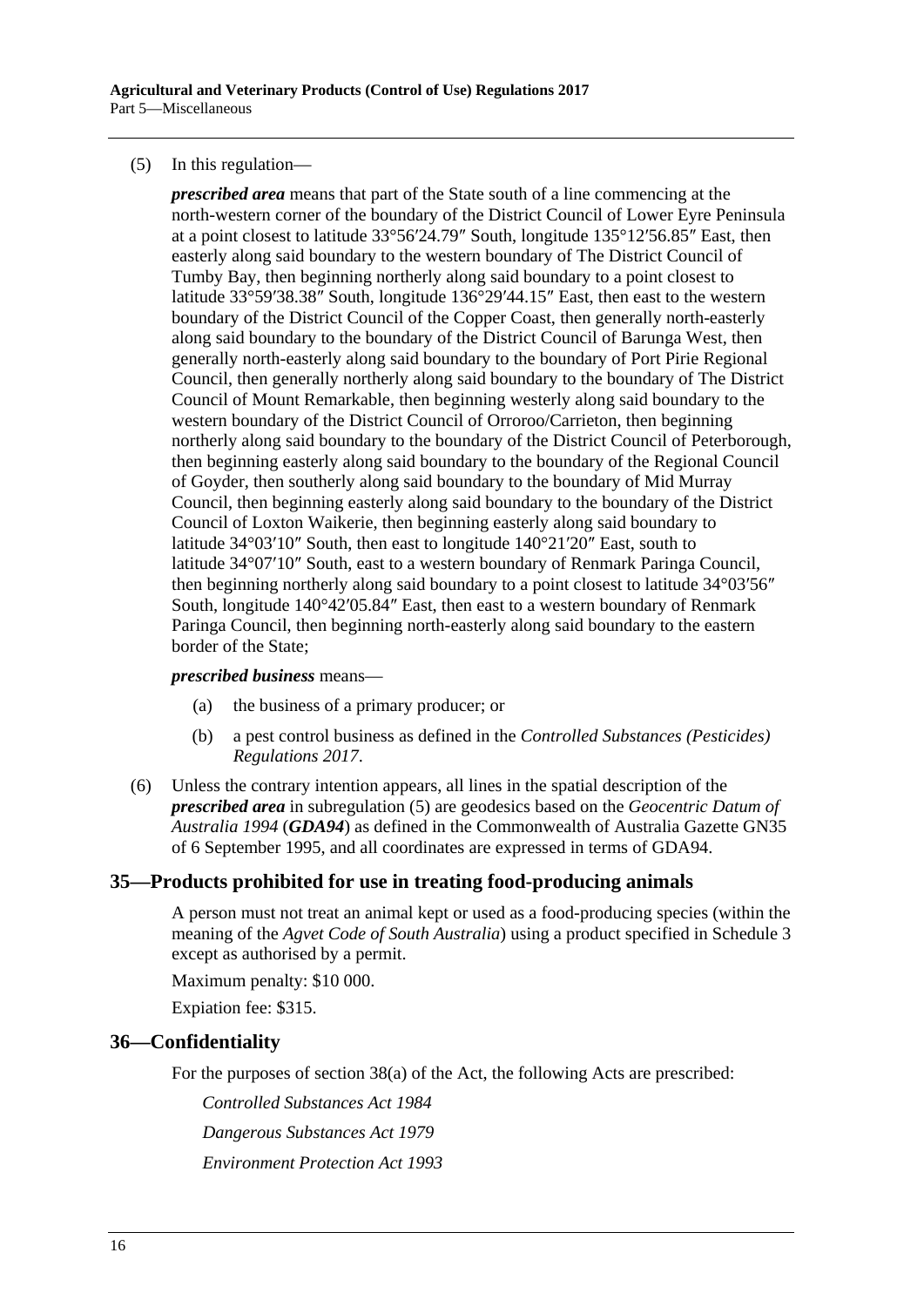*[Food Act](http://www.legislation.sa.gov.au/index.aspx?action=legref&type=act&legtitle=Food%20Act%202001) 2001*

*[Livestock Act](http://www.legislation.sa.gov.au/index.aspx?action=legref&type=act&legtitle=Livestock%20Act%201997) 1997*

*[National Parks and Wildlife Act](http://www.legislation.sa.gov.au/index.aspx?action=legref&type=act&legtitle=National%20Parks%20and%20Wildlife%20Act%201972) 1972*

*[Natural Resources Management Act](http://www.legislation.sa.gov.au/index.aspx?action=legref&type=act&legtitle=Natural%20Resources%20Management%20Act%202004) 2004*

*[Primary Produce \(Food Safety Schemes\) Act](http://www.legislation.sa.gov.au/index.aspx?action=legref&type=act&legtitle=Primary%20Produce%20(Food%20Safety%20Schemes)%20Act%202004) 2004*

*[South Australian Public Health Act](http://www.legislation.sa.gov.au/index.aspx?action=legref&type=act&legtitle=South%20Australian%20Public%20Health%20Act%202011) 2011*

*[Work Health and Safety Act](http://www.legislation.sa.gov.au/index.aspx?action=legref&type=act&legtitle=Work%20Health%20and%20Safety%20Act%202012) 2012*

## <span id="page-16-0"></span>**37—Variation or revocation of notices**

The Minister may, by subsequent notice in the Gazette, vary or revoke a notice published in the Gazette under these regulations.

# <span id="page-16-1"></span>**Schedule 1—Substances prescribed for purposes of sections 11 and 12 of Act**

Aldrin Benzene hexachloride (BHC) Chlordane **DDT** Dieldrin Endrin Heptachlor Hexachlorobenzene (HCB) Lindane Methoxychlor Toxaphene (camphechlor)

# <span id="page-16-2"></span>**Schedule 2—Restricted agricultural products (regulation 34(2))**

|                                      | <b>Agricultural product</b> |                              |                                                                                                                          | Class of person authorised to use product                                                                                                                                                                                     |
|--------------------------------------|-----------------------------|------------------------------|--------------------------------------------------------------------------------------------------------------------------|-------------------------------------------------------------------------------------------------------------------------------------------------------------------------------------------------------------------------------|
| 1                                    | (a)                         | (i)<br>(ii)<br>(iii)<br>(iv) | An agricultural chemical product that—<br>contains any of the following:<br>$2, 4-D;$<br>$2, 4-DB;$<br>MCPA;<br>dicamba; | A person who holds a valid statement of attainment issued<br>by a training organisation registered by the Australian<br>Skills Quality Authority for the unit of<br>competence AHCCHM303A ('Prepare and Apply<br>Chemicals'). |
|                                      |                             | (v)                          | triclopyr;                                                                                                               |                                                                                                                                                                                                                               |
|                                      |                             | (vi)                         | picloram;                                                                                                                |                                                                                                                                                                                                                               |
|                                      |                             | (vii)                        | clopyralid:                                                                                                              |                                                                                                                                                                                                                               |
|                                      |                             | (viii)                       | fluroxypyr; and                                                                                                          |                                                                                                                                                                                                                               |
| (b)<br>is not a home garden product. |                             |                              |                                                                                                                          |                                                                                                                                                                                                                               |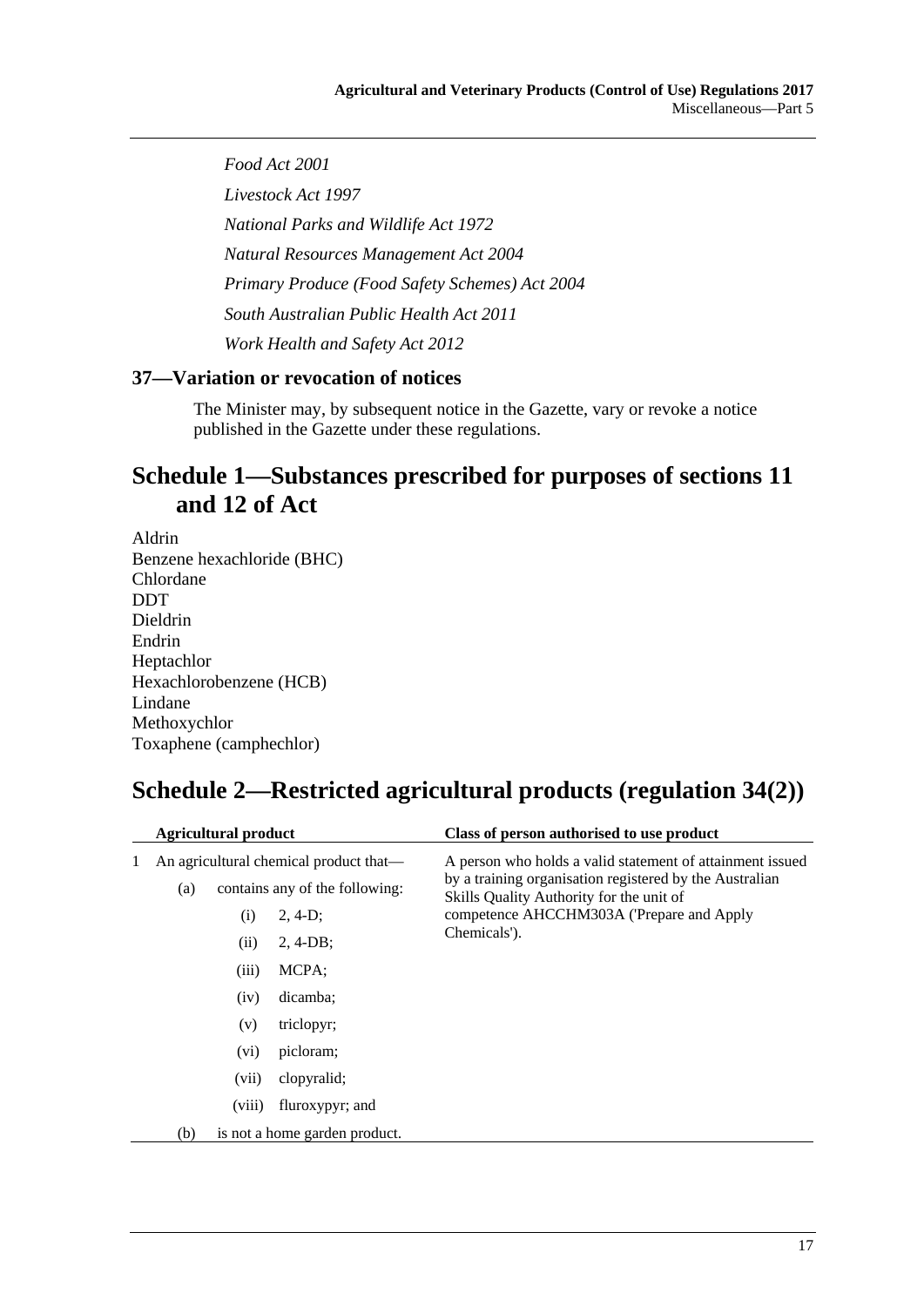# <span id="page-17-0"></span>**Schedule 3—Products prohibited for use in treating food-producing animals**

Chloramphenicol and any product related to chloramphenicol Crystal (gentian) violet Diethylstilboestrol and any product related to diethylstilboestrol Dihydrostreptomycin (injectable) Fluoroquinolone antibiotics Gentamycin Nitrofuran antibacterials including furaldatone, furazolidone, nifuraldizone, nitrofurantoin and nitrofurazone Strychnine Sulfonamide antibacterials other than sulfadiazine, sulfadimidine, sulfadoxine, sulfaquinoxaline or sulfatroxazole

# <span id="page-17-1"></span>**Schedule 4—Revocation and transitional provisions**

# **Part 1—Revocation of** *Agricultural and Veterinary Products (Control of Use) Regulations 2004*

## <span id="page-17-2"></span>**1—Revocation of** *Agricultural and Veterinary Products (Control of Use) Regulations 2004*

The *[Agricultural and Veterinary Products \(Control of Use\) Regulations 2004](http://www.legislation.sa.gov.au/index.aspx?action=legref&type=subordleg&legtitle=Agricultural%20and%20Veterinary%20Products%20(Control%20of%20Use)%20Regulations%202004)* are revoked.

# **Part 2—Transitional provisions**

## <span id="page-17-3"></span>**2—Interpretation**

In this Part—

*revoked regulations* means the *[Agricultural and Veterinary Products \(Control of Use\)](http://www.legislation.sa.gov.au/index.aspx?action=legref&type=subordleg&legtitle=Agricultural%20and%20Veterinary%20Products%20(Control%20of%20Use)%20Regulations%202004)  [Regulations 2004](http://www.legislation.sa.gov.au/index.aspx?action=legref&type=subordleg&legtitle=Agricultural%20and%20Veterinary%20Products%20(Control%20of%20Use)%20Regulations%202004)*.

## <span id="page-17-4"></span>**3—Continuation of approvals of quality assurance schemes for specified horticultural crops**

An approval under regulation 7 of the revoked regulations in force immediately before the commencement of this clause will, on that commencement, continue in force as if it were an approval under [section](#page-4-0) 7 of these regulations.

## <span id="page-17-5"></span>**4—Continuation of declarations restricting use of certain agricultural products or veterinary products**

A declaration under regulation 34 of the revoked regulations in force immediately before the commencement of this clause will, on that commencement, continue in force as if it were a declaration under [regulation](#page-14-1) 34 of these regulations.